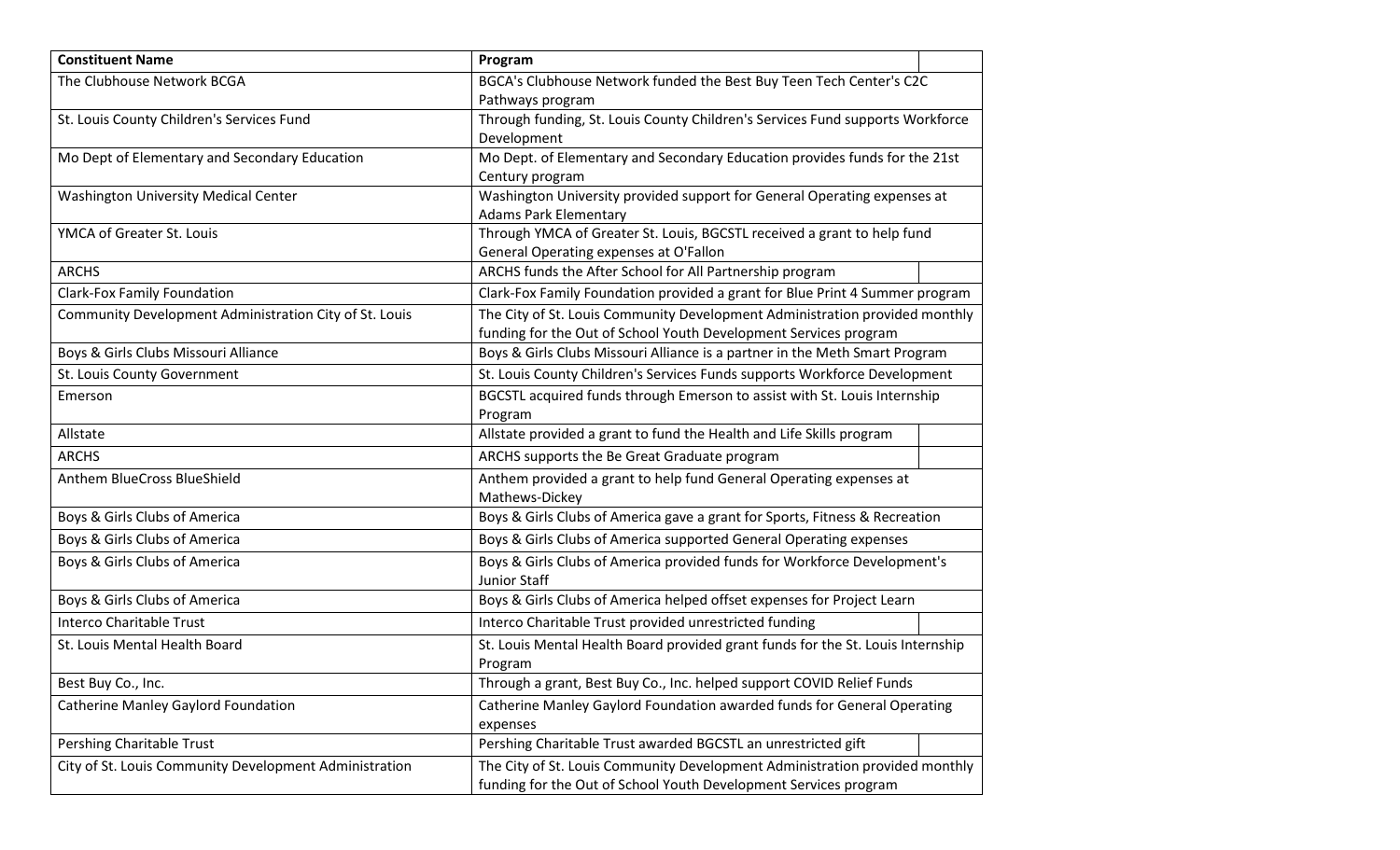| The Clubhouse Network BCGA                                   | The Clubhouse Network BCGT helped fund the Best Buy Teen Tech Center C2C         |  |
|--------------------------------------------------------------|----------------------------------------------------------------------------------|--|
|                                                              | Pathways program                                                                 |  |
| <b>Washington University Medical Center</b>                  | Washington University awarded General Operating expense funding to Adams         |  |
|                                                              | Park                                                                             |  |
| Boys & Girls Clubs of America                                | BGCA awarded grant funding to The Arts program                                   |  |
| Missouri Alliance Boys & Girls Clubs                         | Missouri Alliance Boys & Girls Clubs gave a grant to support Project Learn       |  |
| St. Louis County Government Children's Services fund         | St. Louis County Government Children's Services Fund supported the Workforce     |  |
|                                                              | Development program                                                              |  |
| <b>ARCHS</b>                                                 | ARCHS offered funds for the After School for All Partnership                     |  |
| Boys & Girls Clubs of America                                | Through Boys & Girls Clubs of America, Old Navy gave BGCSTL the This Way         |  |
|                                                              | <b>Onward Club Award</b>                                                         |  |
| Boys & Girls Clubs of America                                | Boys & Girls Clubs of America granted funds for Project Learn                    |  |
| <b>ARCHS</b>                                                 | ARCHS offered funds for the After School for All Partnership                     |  |
| St. Louis Mental Health Board                                | St. Louis Mental Health Board provided grant funds for the St. Louis Internship  |  |
|                                                              | Program                                                                          |  |
| City of St. Louis                                            | The City of St. Louis Community Development Administration provided monthly      |  |
|                                                              | funding for the Out of School Youth Development Services program                 |  |
| Missouri Alliance Boys & Girls Clubs                         | Missouri Alliance Boys & Girls Clubs gave a grant to support the Health and Life |  |
|                                                              | Skills program                                                                   |  |
| City of St. Louis                                            | The City of St. Louis awarded a grant to support the Health and Life Skills      |  |
|                                                              | program                                                                          |  |
| William R. Orthwein and Laura Rand Orthwein Foundation, Inc. | The William R. Orthwein and Laura Rand Orthwein Foundation, Inc., awarded a      |  |
|                                                              | grant to the Health and Life Skills program                                      |  |
| <b>Bank of America</b>                                       | Through BGCA, Bank of America has made a grant supporting Project Learn          |  |
| Boys & Girls Clubs of America                                | Through BGCA, Panda Cares awarded the Grant for Academic Success at Adams        |  |
|                                                              | Park                                                                             |  |
| Incarnate Word Foundation                                    | Incarnate Word Foundation offered an unrestricted grant                          |  |
| The Saigh Foundation                                         | The Saigh Foundation awarded a grant for the St. Louis Internship Partnership    |  |
| Charles and Helen Schwab Foundation                          | Charles and Helen Schwab Foundation awarded grant funding                        |  |
| AT&T                                                         | AT&T provided grant funds for Project Learn                                      |  |
| <b>UPS Foundation</b>                                        | UPS Foundation awarded BGCSTL a grant to support the UPS Road Code               |  |
|                                                              | program                                                                          |  |
| Light a Single Candle Foundation                             | Light a Single Candle Foundation offered a grant to fund Workforce               |  |
|                                                              | Development                                                                      |  |
| Trio Foundation of St. Louis                                 | Trio Foundation awarded BGCSTL a grant to support Workforce Development          |  |
| Gertrude & William A. Bernoudy Foundation                    | Gertrude & William A. Bernoudy foundation provided funding for Summer            |  |
|                                                              | Camp                                                                             |  |